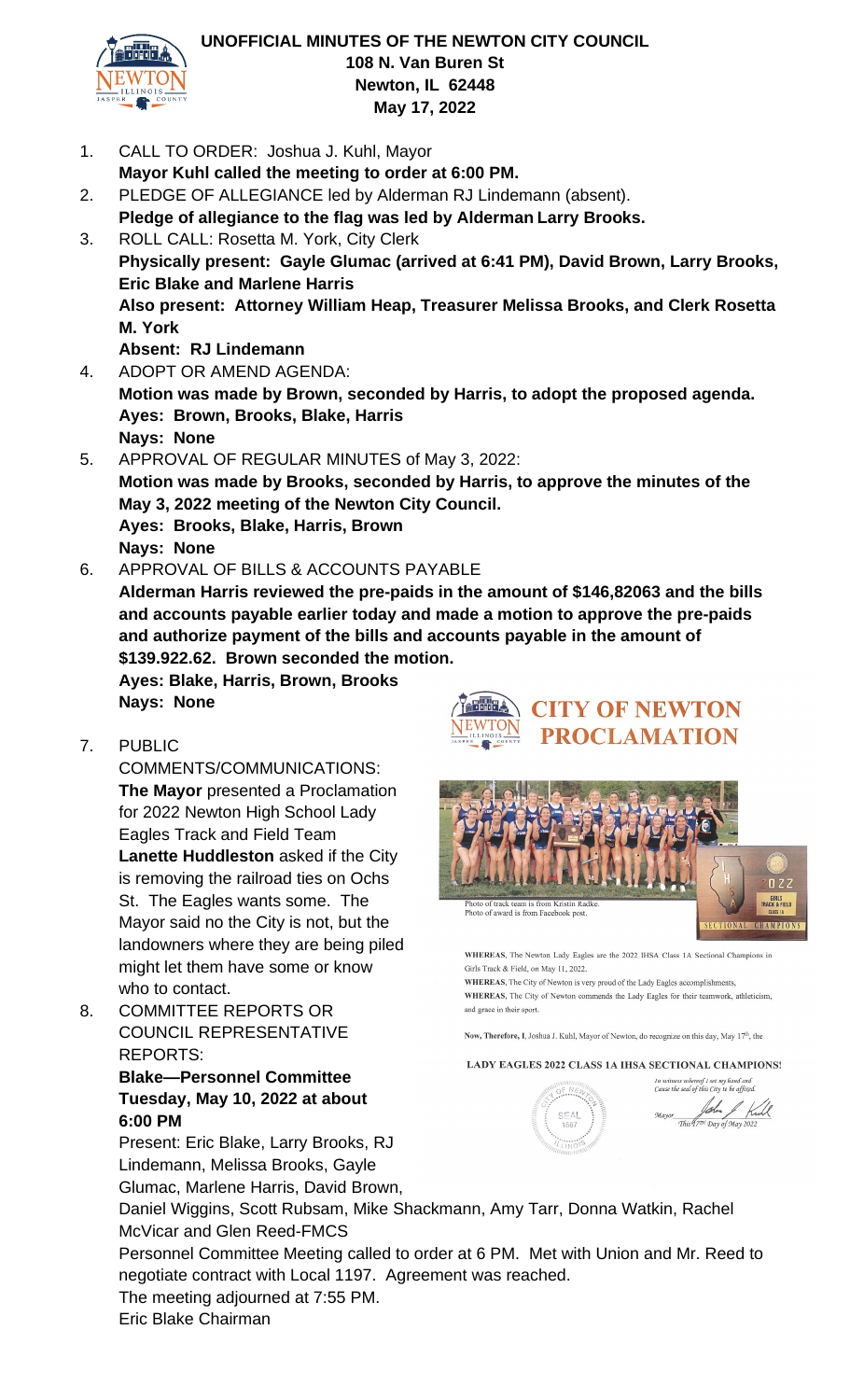

# **UNOFFICIAL MINUTES OF THE NEWTON CITY COUNCIL 108 N. Van Buren St Newton, IL 62448 May 17, 2022**

## 9. OLD BUSINESS:

a. Consider and act on 22-10 City Ordinance Amend Section 24-9-3 -Permits-Golf Carts. (This is to increase the permit renewal fee to \$60.00.)

**Motion was made by Brown, seconded by Harris, to pass 22-10 City Ordinance Amend Section 24-9-3 - Permits-Golf Carts. (This is to increase the permit renewal fee to \$60.00.)**

**Ayes: Harris, Brown, Brooks, Blake Nays: None**

b. Consider and act on advertising for a full-time employee in the Park Department. **Motion was made by Brown, seconded by Harris, to authorize advertising for a fulltime employee in the Park Department. Ayes: Brown, Brooks, Blake, Harris Nays: None**

c. Discuss the water leak at E. Decatur St. and Walnut St. **Larry:** I got Shannon here to present what they found. They found a water leak on Walnut St. and Decatur St. They think the leak is under the railroad track. **Shannon and Tyler discussed and explained the leak:**

- Clear water was found running into a stormwater catch basin. The water main runs north and south under the railroad on the east side of Walnut. No leaks were found by the water main. The railroad watchers said they were losing ballast rock on the other side of the tracks, and they had drain tiles running under the tracks. The leak must be under the tracks. A railroad boring permit is required to repair the leak. Shannon was contacted to assist with the project and permit application.
- Shannon asked B&T to give a quote for boring a steel incasement boring under a railroad and replace 365 feet of old cast iron main to Washington St. at a total of \$39,850. The quote is for a steel encasement bore and then boring six inch all the way up to Washington Street, doing the tie ins, reconnecting the services. It does not include any restoration, no road repair or clean up seeding and mulching.
- The application fee to apply for a railroad permit is \$1,500 to \$2,500. The permit will cost \$8,000 to \$10,000. If approved, the City has to pay a licensure fee for that crossing, which could be as much as 4 to 5 grand. We will have to pay for a RR flagman while the work's being done to monitor the rail while we're working within the railroad require distance from the rails.
- West of Van Buren St., the City has 5 water mains under the railroad. The main under West End Ave is capped until the railroad begins their West End Ave. crossing repairs which the railroad has allowed the City to piggybacked on to save money. Capping another water main could have an effect on the pressure, volume and quality of the public water supply which are heath and fire protection concerns.
- A consensus was given to Connor & Connor to start the Railroad application process.
- 10.NEW BUSINESS:
- a. Consider and act on Special Event Application for "Strong Girls/B.O.Y.S. 5K Run" sponsored by Educational/Afterschool Program on May 13, 2022. **Motion was made by Harris, seconded by Brown, to authorize the Special Event Application for "Strong Girls/B.O.Y.S. 5K Run" sponsored by Educational/Afterschool Program on May 13, 2022. Ayes: Brooks, Blake, Harris, Brown Nays: None**
- b. Consider and act on one Police Department employee attending Southwestern Illinois College Police Academy starting June 6, 2022 with a total of 80 hours to complete the training, fee is \$1,190 plus allowable expenses.

**Motion was made by Harris, seconded by Brooks, to authorize one Police Department employee attending Southwestern Illinois College Police Academy starting June 6, 2022 with a total of 80 hours to complete the training, fee is \$1,190 plus allowable expenses.** 

**Ayes: Blake, Harris, Brown, Brooks**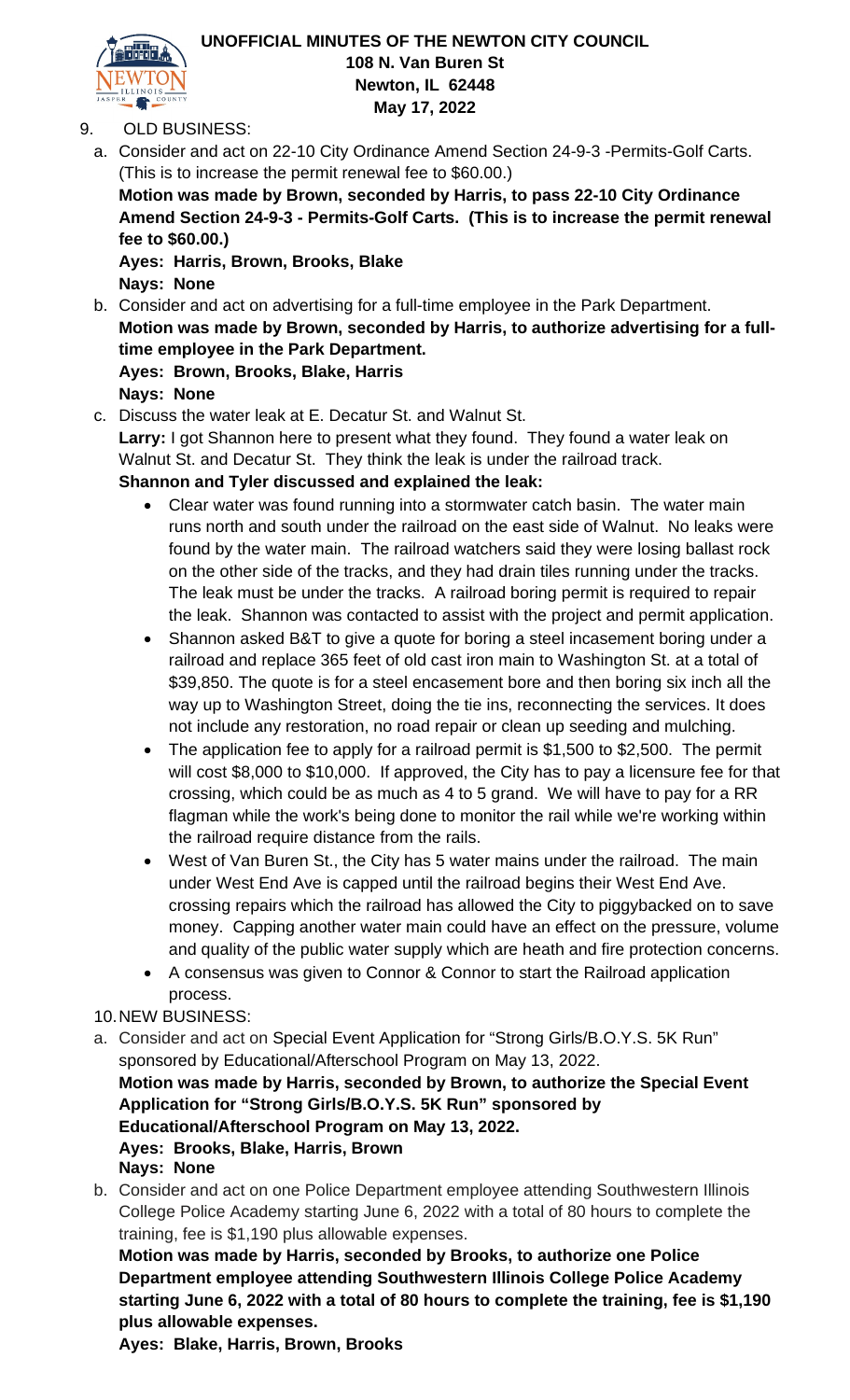

# **Nays: None**

11.STATEMENTS BY:

**Brown:** No Comments **Brooks:** No Comments **Blake:** No Comments

**Harris:** Gayle asked me, since she's not here, to thank everyone for the help for the Strong Girls Run Street Department, for mowing and fixing the potholes, the police department for helping with traffic. And she said, everything went great.

Explained to the council that she has reviewed and approved the billing adjustment report.

**City Attorney: "**Dave, I think your committee needs to do some work to assist us. We're going to adopt the 2015 International Residential Code. And I have the old statute to the old one. Last time we adopted it, there were some changes made in the book that I think your committee needs to review to see if we're going to make the same changes. So, I brought you a copy of that, and I don't know if you've had a chance to look at this or not. There's three of them."

"Let me just pass this down. This is the portion of the ordinance that I've copied for you to look at with this code and then tell me if we're doing the same thing or adjustments need to be made, then I can make the ordinance out of it. That's all I have."

## **City Treasurer:** No Comments

**City Clerk:** 1 Police Department PO # 2022-2 to Barlow Lock and Security \$14,265.00. **Motion was made by Brown, seconded by Brooks, to authorize Police Department PO # 2022-2 to Barlow Lock and Security \$14,265.00.**

#### **Ayes: Harris, Brown, Brooks, Blake**

**Nays: None** Mayor:

- 1. Citywide cleanup is this weekend, Friday and Saturday, May 20th and 21st.
- 2. Congratulations to the high school girls track team and also the local junior highs, Saint Thomas won their sectional and the Jasper County Junior High. So, a lot of good things are going on.
- 3. Summer ball, first week of games start next week.
- 4. Today the volunteers were planting the flowers on the square. The First National Bank of Olney is taking over the flower program. Chris Newton is to be in charge of daily watering. I commend them. Thanks to Jordan Conner for deciding which flowers. He was helping the volunteer group today. I greatly appreciate their work.

#### **Gayle Glumac arrived at 6:41 PM**

5. I had the opportunity to be a starter at the Strong Boys and Strong Girls 5K on Friday. It was super-hot. The kids did an excellent job. Several kids the heat kind of got to them at one time there were four boys with their head in one trash can.



CITY OF NEWTON

CERTIFICATE OF RECOGNITION FOR

# ULE GLUM

I would like to commend Gayle Glumac for her energy and dedication to the Newton Elementary after school program, Strong Girls and B.O.Y.S. and their annual 5K Run.



)n Witness Whereof, I do hereby affix my Official<br>signature, and the Official Seal of the City of Newton, this 17th day of May, 2022. John & Kull

Joshua J. Kuhl, Mayor

The 5K was in tribute of Gayle's husband, Randy Shamhart. After the run, everyone met at the school. Mrs. Tharp thanked the volunteers, parents and students. She acknowledged Gayle for her work at school with all of the students and especially the Strong Girls and B.O.Y.S program.

6. Gayle, the City would like to give you this certificate to commend you for your energy and dedication to the elementary school and their programs. Thank you. Good job.